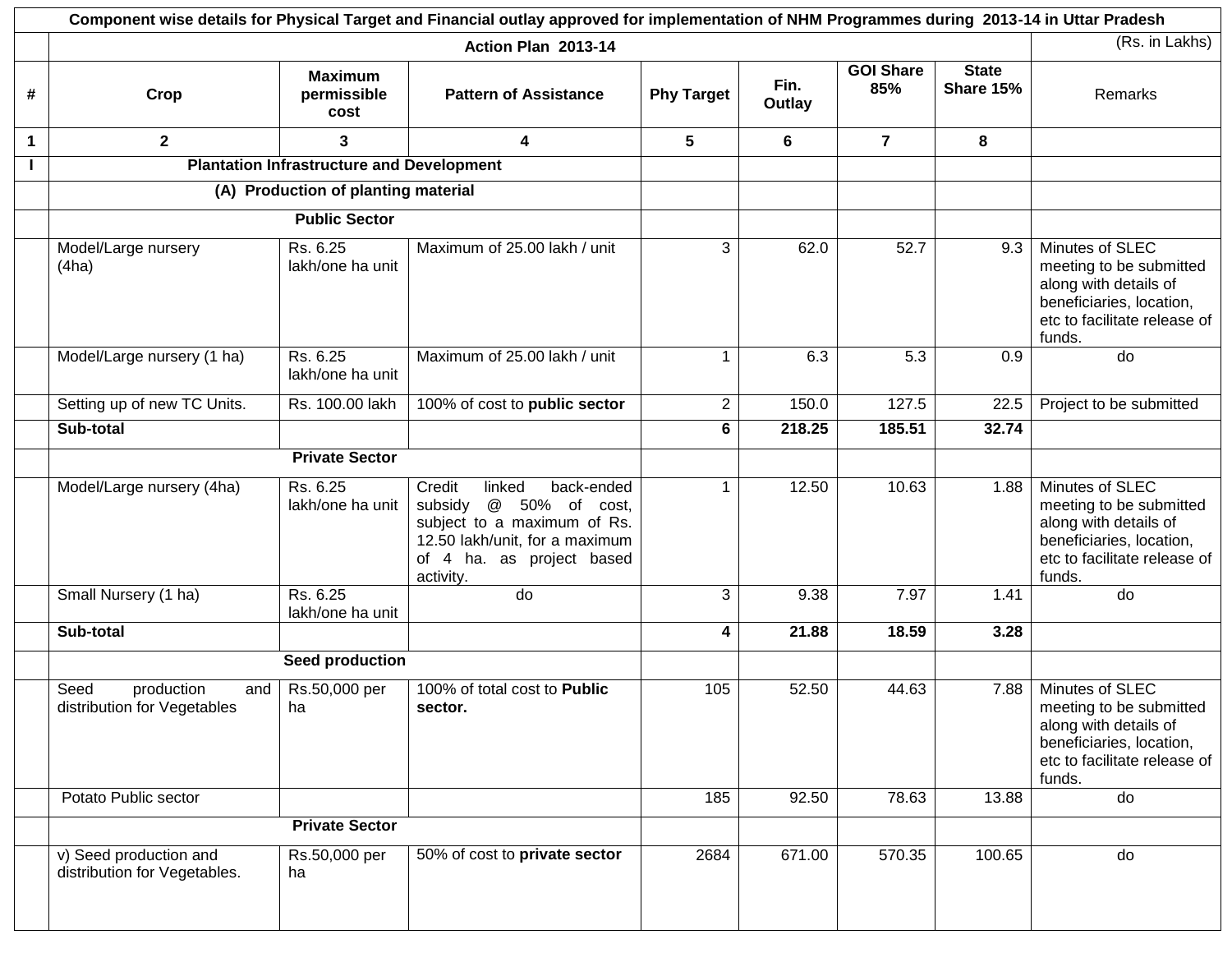|              | Potato                                                                                                        |                                               |                                                                                                                                                                                                                                                                                            | 354            | 88.50   | 75.23  | 13.28  | do                      |
|--------------|---------------------------------------------------------------------------------------------------------------|-----------------------------------------------|--------------------------------------------------------------------------------------------------------------------------------------------------------------------------------------------------------------------------------------------------------------------------------------------|----------------|---------|--------|--------|-------------------------|
|              |                                                                                                               | vi) Procurement of breeder seed               |                                                                                                                                                                                                                                                                                            |                |         |        |        |                         |
|              | Seed infrastructure<br>(for handling, processing,<br>packing, storage etc. of seeds<br>of horticulture crops) | Rs. 200.00 lakh                               | 100% of cost to public sector                                                                                                                                                                                                                                                              | 0.50           | 100.00  | 85.00  | 15.00  | Project to be submitted |
|              | Seed infrastructure<br>(for handling, processing,<br>packing, storage etc. of seeds<br>of horticulture crops) | Rs. 200.00 lakh                               | 100% of cost to Private<br><b>Sector</b>                                                                                                                                                                                                                                                   | $\overline{2}$ | 200.00  | 170.00 | 30.00  | Project to be submitted |
|              |                                                                                                               |                                               |                                                                                                                                                                                                                                                                                            |                |         |        |        |                         |
|              | Sub-total                                                                                                     |                                               |                                                                                                                                                                                                                                                                                            |                | 1204.50 | 853.83 | 150.68 |                         |
|              |                                                                                                               |                                               |                                                                                                                                                                                                                                                                                            |                |         |        |        |                         |
| $\mathbf{2}$ |                                                                                                               | Establishment of new gardens / Area Expansion |                                                                                                                                                                                                                                                                                            |                |         |        |        |                         |
|              |                                                                                                               | maximum area of 4 ha per beneficiary)         | (a) Fruit crops other than cost intensive crops using normal spacing (For a                                                                                                                                                                                                                |                |         |        |        |                         |
|              | i) Fruits - Perennials (ha)                                                                                   |                                               |                                                                                                                                                                                                                                                                                            |                |         |        |        |                         |
|              | High density planting mango<br>(5x5 Spacing)                                                                  | Rs.80000/ha                                   | Maximum of Rs.40000/- per<br>ha. (50% of cost for meeting<br>the expenditure on planting<br>material and cost of material<br>INM/IPM etc.,<br>in 3<br>for<br>60:20:20<br>of<br>installments<br>subject to survival rate of 75%<br>in 2nd year and 90% in 3rd<br>year).                     | 50             | 12.00   | 10.20  | 1.80   |                         |
|              | High density planting guava<br>(3x3 Spacing)                                                                  | Rs.62775/ha                                   | Maximum of Rs.31388/- per<br>ha. (50% of cost for meeting<br>the expenditure on planting<br>material and cost of material<br>INM/IPM etc.,<br>in 3<br>tor⊹<br>installments<br>60:20:20<br>of<br>subject to survival rate of 75%<br>in 2nd year and 90% in 3rd<br>year).                    | 100            | 18.83   | 16.01  | 2.82   |                         |
|              | Mango (10x10 Spacing)                                                                                         | Rs.22000/ha                                   | Maximum of Rs.16500/- per<br>ha. (75% of cost for meeting<br>the expenditure on planting<br>material and cost of INM/IPM<br>etc in 3 installments of<br>60:20:20 subject to survival<br>rate of 75% in 2nd year & 90%<br>in 3rd year for perennial crops<br>and for non perennial crops in | 300            | 29.70   | 25.25  | 4.46   |                         |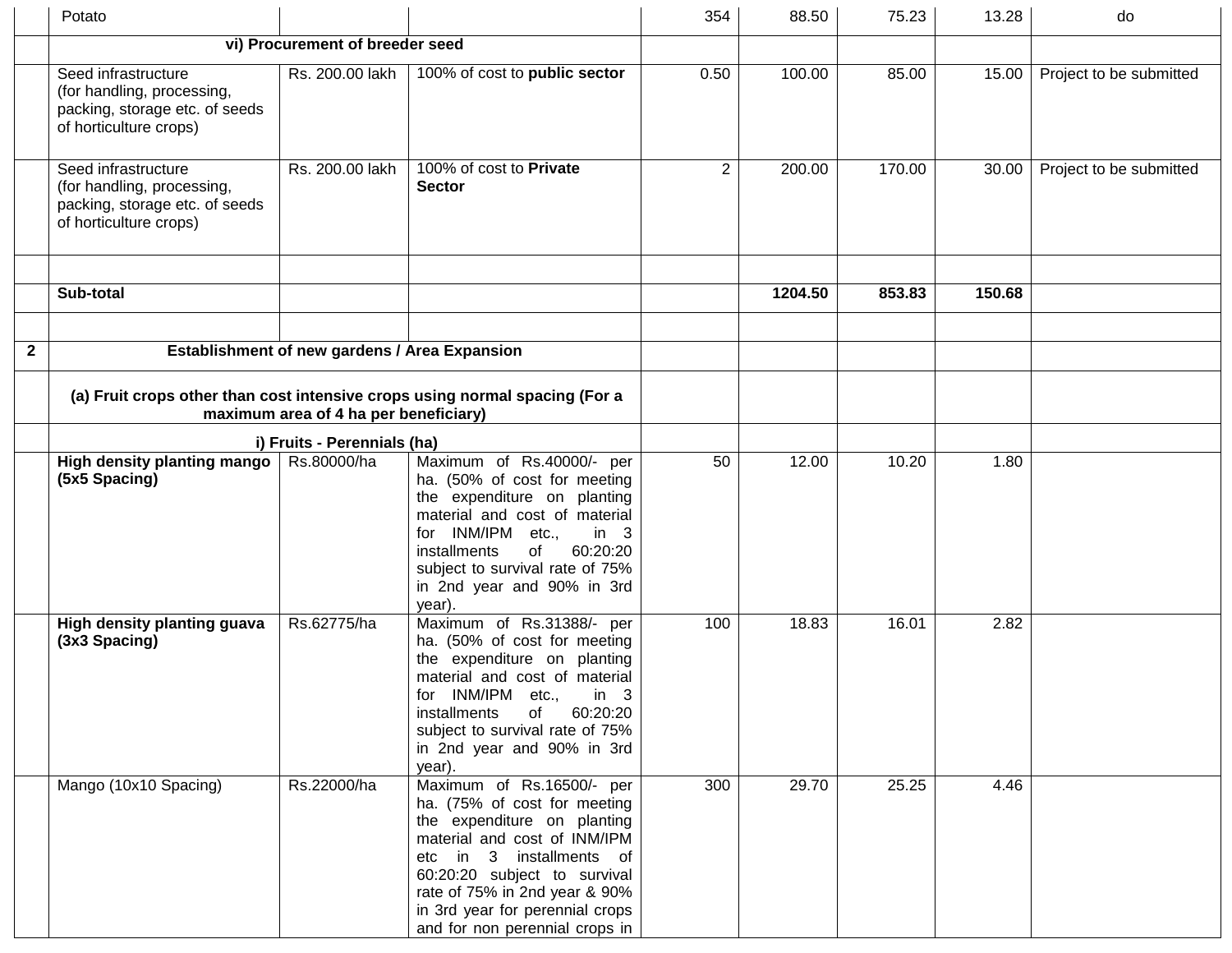|                               |              | 2 installments of 75:25).                                        |     |       |       |      |  |
|-------------------------------|--------------|------------------------------------------------------------------|-----|-------|-------|------|--|
|                               |              |                                                                  |     |       |       |      |  |
|                               |              |                                                                  |     |       |       |      |  |
|                               |              |                                                                  |     |       |       |      |  |
|                               |              |                                                                  |     |       |       |      |  |
|                               |              |                                                                  |     |       |       |      |  |
| Litchi (10x10 Spacing)        | Rs.23500/ha. | Maximum of Rs.17625/- per                                        | 100 | 10.58 | 8.99  | 1.59 |  |
|                               |              | ha. (75% of cost for meeting<br>the expenditure on planting      |     |       |       |      |  |
|                               |              | material and cost of INM/IPM                                     |     |       |       |      |  |
|                               |              | in 3 installments of<br>etc                                      |     |       |       |      |  |
|                               |              | 60:20:20 subject to survival                                     |     |       |       |      |  |
|                               |              | rate of 75% in 2nd year & 90%                                    |     |       |       |      |  |
|                               |              | in 3rd year for perennial crops                                  |     |       |       |      |  |
|                               |              | and for non perennial crops in                                   |     |       |       |      |  |
|                               |              | 2 installments of 75:25).                                        |     |       |       |      |  |
| Anola (6x6 Spacing)           | Rs.23340/ha. | Maximum of Rs.17505/- per<br>ha. (75% of cost for meeting        | 50  | 5.25  | 4.46  | 0.79 |  |
|                               |              | the expenditure on planting                                      |     |       |       |      |  |
|                               |              | material and cost of INM/IPM                                     |     |       |       |      |  |
|                               |              | in 3 installments of<br>etc                                      |     |       |       |      |  |
|                               |              | 60:20:20 subject to survival                                     |     |       |       |      |  |
|                               |              | rate of 75% in 2nd year & 90%                                    |     |       |       |      |  |
|                               |              | in 3rd year for perennial crops                                  |     |       |       |      |  |
|                               |              | and for non perennial crops in                                   |     |       |       |      |  |
| Guava (6x6 Spacing)           | Rs.21950     | 2 installments of 75:25).<br>Maximum of Rs.16463/- per           | 400 | 39.51 | 33.58 | 5.93 |  |
|                               |              | ha. (75% of cost for meeting                                     |     |       |       |      |  |
|                               |              | the expenditure on planting                                      |     |       |       |      |  |
|                               |              | material and cost of INM/IPM                                     |     |       |       |      |  |
|                               |              | in 3 installments of<br>etc                                      |     |       |       |      |  |
|                               |              | 60:20:20 subject to survival                                     |     |       |       |      |  |
|                               |              | rate of 75% in 2nd year & 90%                                    |     |       |       |      |  |
|                               |              | in 3rd year for perennial crops                                  |     |       |       |      |  |
|                               |              | and for non perennial crops in<br>2 installments of 75:25).      |     |       |       |      |  |
| Bael/Citrus/Ber (6x6 Spacing) | Rs. 18950/ha | Maximum of Rs.14213/- per                                        | 100 | 8.53  | 7.25  | 1.28 |  |
|                               |              | ha. (75% of cost for meeting                                     |     |       |       |      |  |
|                               |              | the expenditure on planting                                      |     |       |       |      |  |
|                               |              | material and cost of INM/IPM                                     |     |       |       |      |  |
|                               |              | etc in 3 installments of                                         |     |       |       |      |  |
|                               |              | 60:20:20 subject to survival                                     |     |       |       |      |  |
|                               |              | rate of 75% in 2nd year & 90%<br>in 3rd year for perennial crops |     |       |       |      |  |
|                               |              | and for non perennial crops in                                   |     |       |       |      |  |
|                               |              | 2 installments of 75:25).                                        |     |       |       |      |  |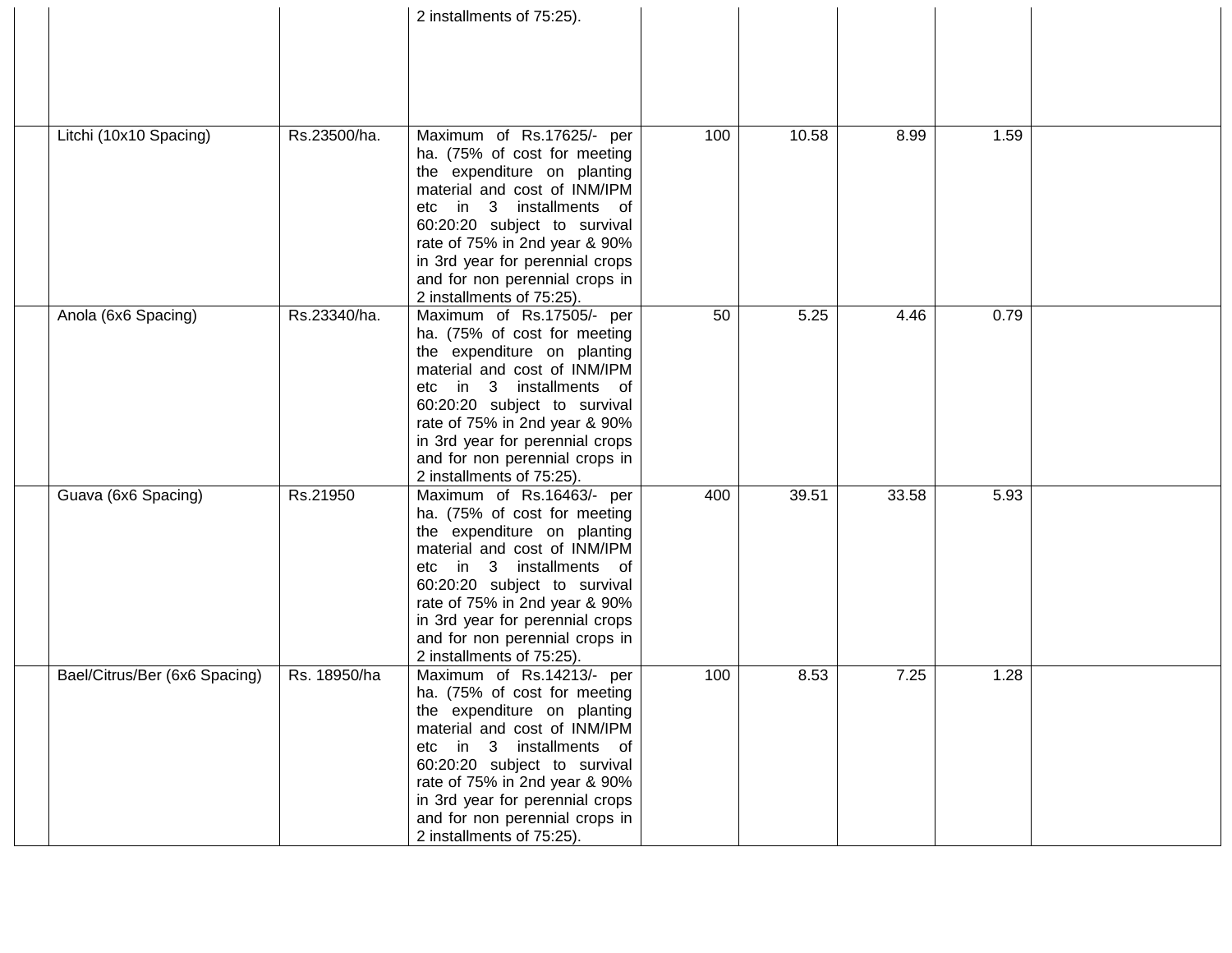| Custured Apple (6x6 Spacing)                 | Rs.21950                 | Maximum of Rs.16463/- per<br>ha. (75% of cost for meeting<br>the expenditure on planting<br>material and cost of INM/IPM<br>in 3 installments of<br>etc<br>60:20:20 subject to survival<br>rate of 75% in 2nd year & 90%<br>in 3rd year for perennial crops<br>and for non perennial crops in<br>2 installments of 75:25).    | 20   | 1.98   | 1.68   | 0.30  |  |
|----------------------------------------------|--------------------------|-------------------------------------------------------------------------------------------------------------------------------------------------------------------------------------------------------------------------------------------------------------------------------------------------------------------------------|------|--------|--------|-------|--|
| Sub-total                                    |                          |                                                                                                                                                                                                                                                                                                                               | 1120 | 126.37 | 107.42 | 18.96 |  |
|                                              | Maintenance (I Year)     |                                                                                                                                                                                                                                                                                                                               |      |        |        |       |  |
|                                              | <b>Fruits-Perennials</b> |                                                                                                                                                                                                                                                                                                                               |      |        |        |       |  |
| High density planting mango                  | Rs.80000/ha              | Maximum of Rs.40000/- per<br>ha. (50% of cost for meeting<br>the expenditure on planting<br>material and cost of material<br>for INM/IPM etc.,<br>in $3$<br>60:20:20<br>of<br>installments<br>subject to survival rate of 75%<br>in 2nd year and 90% in 3rd<br>year).                                                         | 35   | 2.80   | 2.38   | 0.42  |  |
| High density planting guava<br>(3x3 Spacing) | Rs.62775/ha              | Maximum of Rs.31388/- per<br>ha. (50% of cost for meeting<br>the expenditure on planting<br>material and cost of material<br>for INM/IPM etc.,<br>in $3$<br>installments<br>of<br>60:20:20<br>subject to survival rate of 75%<br>in 2nd year and 90% in 3rd<br>year).                                                         | 90   | 5.65   | 4.80   | 0.85  |  |
| Mango (10x10 Spacing)                        | Rs.22000/ha              | Maximum of Rs.16500/- per<br>ha. (75% of cost for meeting<br>the expenditure on planting<br>material and cost of INM/IPM<br>3 installments of<br>in<br>etc<br>60:20:20 subject to survival<br>rate of 75% in 2nd year & 90%<br>in 3rd year for perennial crops<br>and for non perennial crops in<br>2 installments of 75:25). | 300  | 9.90   | 8.42   | 1.49  |  |
| Litchi (10x10 Spacing)                       | Rs.23500/ha.             | Maximum of Rs.17625/- per<br>ha. (75% of cost for meeting<br>the expenditure on planting<br>material and cost of INM/IPM<br>etc in 3 installments of<br>60:20:20 subject to survival<br>rate of 75% in 2nd year & 90%<br>in 3rd year for perennial crops<br>and for non perennial crops in                                    | 200  | 7.05   | 5.99   | 1.06  |  |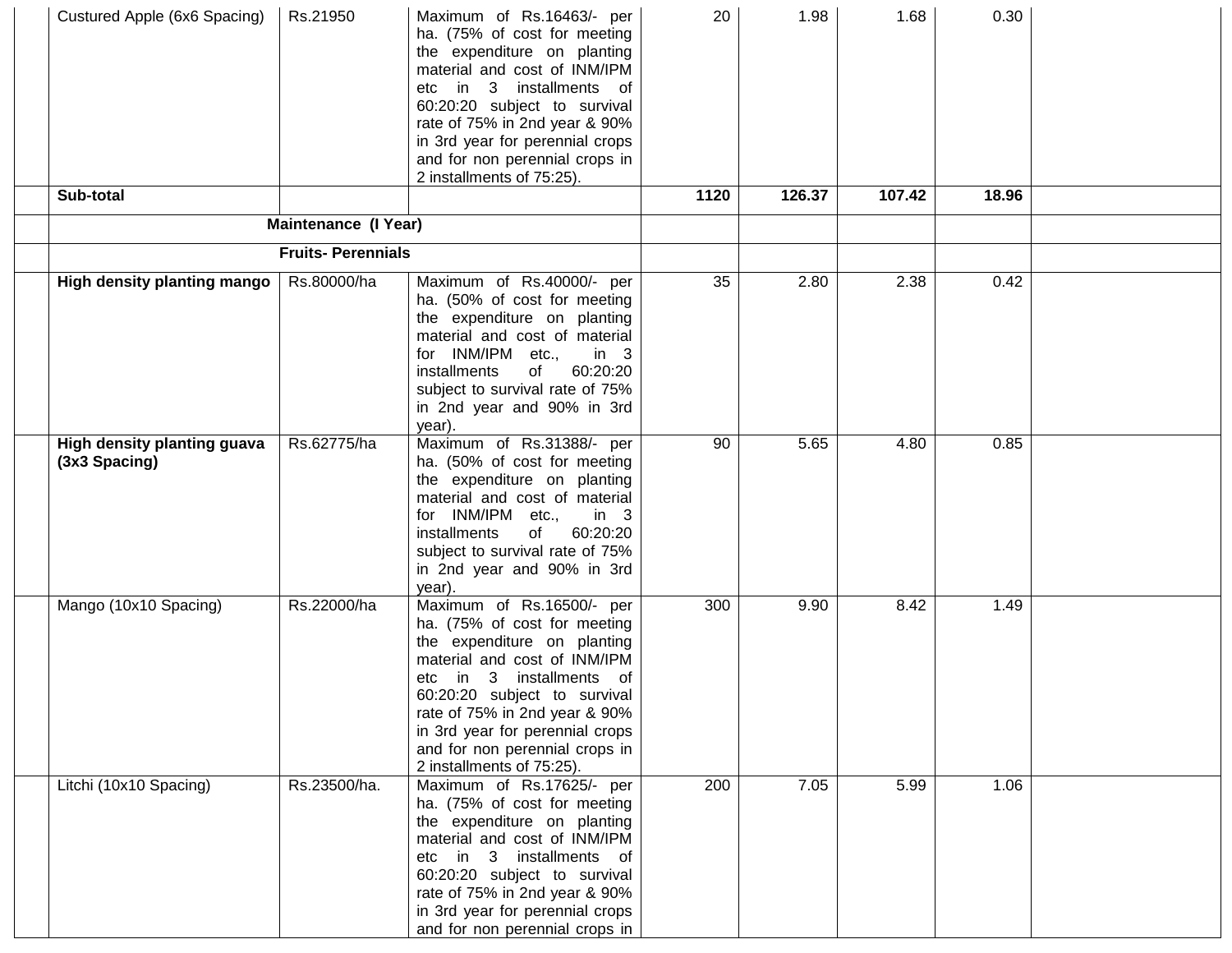|                               |                            | 2 installments of 75:25).                                         |         |       |       |      |  |
|-------------------------------|----------------------------|-------------------------------------------------------------------|---------|-------|-------|------|--|
|                               |                            |                                                                   |         |       |       |      |  |
|                               |                            |                                                                   |         |       |       |      |  |
|                               |                            |                                                                   |         |       |       |      |  |
|                               |                            |                                                                   |         |       |       |      |  |
|                               |                            |                                                                   |         |       |       |      |  |
|                               |                            |                                                                   |         |       |       |      |  |
| Anola                         | Rs.23340/ha.               | Maximum of Rs.17505/- per                                         | 100     | 3.50  | 2.98  | 0.53 |  |
|                               |                            | ha. (75% of cost for meeting                                      |         |       |       |      |  |
|                               |                            | the expenditure on planting                                       |         |       |       |      |  |
|                               |                            | material and cost of INM/IPM                                      |         |       |       |      |  |
|                               |                            | etc in 3 installments<br>of<br>60:20:20 subject to survival       |         |       |       |      |  |
|                               |                            | rate of 75% in 2nd year & 90%                                     |         |       |       |      |  |
|                               |                            |                                                                   |         |       |       |      |  |
|                               |                            | in 3rd year for perennial crops<br>and for non perennial crops in |         |       |       |      |  |
|                               |                            | 2 installments of 75:25).                                         |         |       |       |      |  |
| Guava (6x6 Spacing)           | Rs.21950                   | Maximum of Rs.16463/- per                                         | 400     | 13.17 | 11.19 | 1.98 |  |
|                               |                            | ha. (75% of cost for meeting                                      |         |       |       |      |  |
|                               |                            | the expenditure on planting                                       |         |       |       |      |  |
|                               |                            | material and cost of INM/IPM                                      |         |       |       |      |  |
|                               |                            | in 3 installments of<br>etc                                       |         |       |       |      |  |
|                               |                            | 60:20:20 subject to survival                                      |         |       |       |      |  |
|                               |                            | rate of 75% in 2nd year & 90%                                     |         |       |       |      |  |
|                               |                            | in 3rd year for perennial crops                                   |         |       |       |      |  |
|                               |                            | and for non perennial crops in                                    |         |       |       |      |  |
|                               |                            | 2 installments of 75:25).                                         |         |       |       |      |  |
| Bael/Citrus/Ber (6x6 Spacing) | Rs. 18950/ha               | Maximum of Rs.14213/- per                                         | 100     | 2.84  | 2.42  | 0.43 |  |
|                               |                            | ha. (75% of cost for meeting                                      |         |       |       |      |  |
|                               |                            | the expenditure on planting                                       |         |       |       |      |  |
|                               |                            | material and cost of INM/IPM                                      |         |       |       |      |  |
|                               |                            | etc in 3 installments of                                          |         |       |       |      |  |
|                               |                            | 60:20:20 subject to survival                                      |         |       |       |      |  |
|                               |                            | rate of 75% in 2nd year & 90%                                     |         |       |       |      |  |
|                               |                            | in 3rd year for perennial crops                                   |         |       |       |      |  |
|                               |                            | and for non perennial crops in                                    |         |       |       |      |  |
|                               |                            | 2 installments of 75:25).                                         |         |       |       |      |  |
| Custured Apple (6x6 Spacing)  | Rs.21950                   | Maximum of Rs.16463/- per                                         | 20      | 0.66  | 0.56  | 0.10 |  |
|                               |                            | ha. (75% of cost for meeting                                      |         |       |       |      |  |
|                               |                            | the expenditure on planting                                       |         |       |       |      |  |
|                               |                            | material and cost of INM/IPM                                      |         |       |       |      |  |
|                               |                            | etc in 3 installments of                                          |         |       |       |      |  |
|                               |                            | 60:20:20 subject to survival<br>rate of 75% in 2nd year & 90%     |         |       |       |      |  |
|                               |                            | in 3rd year for perennial crops                                   |         |       |       |      |  |
|                               |                            | and for non perennial crops in                                    |         |       |       |      |  |
|                               |                            | 2 installments of 75:25).                                         |         |       |       |      |  |
| Sub-total                     |                            |                                                                   | 1245.00 | 45.57 | 38.74 | 6.84 |  |
|                               | Maintenance (II Year)      |                                                                   |         |       |       |      |  |
|                               |                            |                                                                   |         |       |       |      |  |
|                               |                            |                                                                   |         |       |       |      |  |
|                               | <b>Fruits - Perennials</b> |                                                                   |         |       |       |      |  |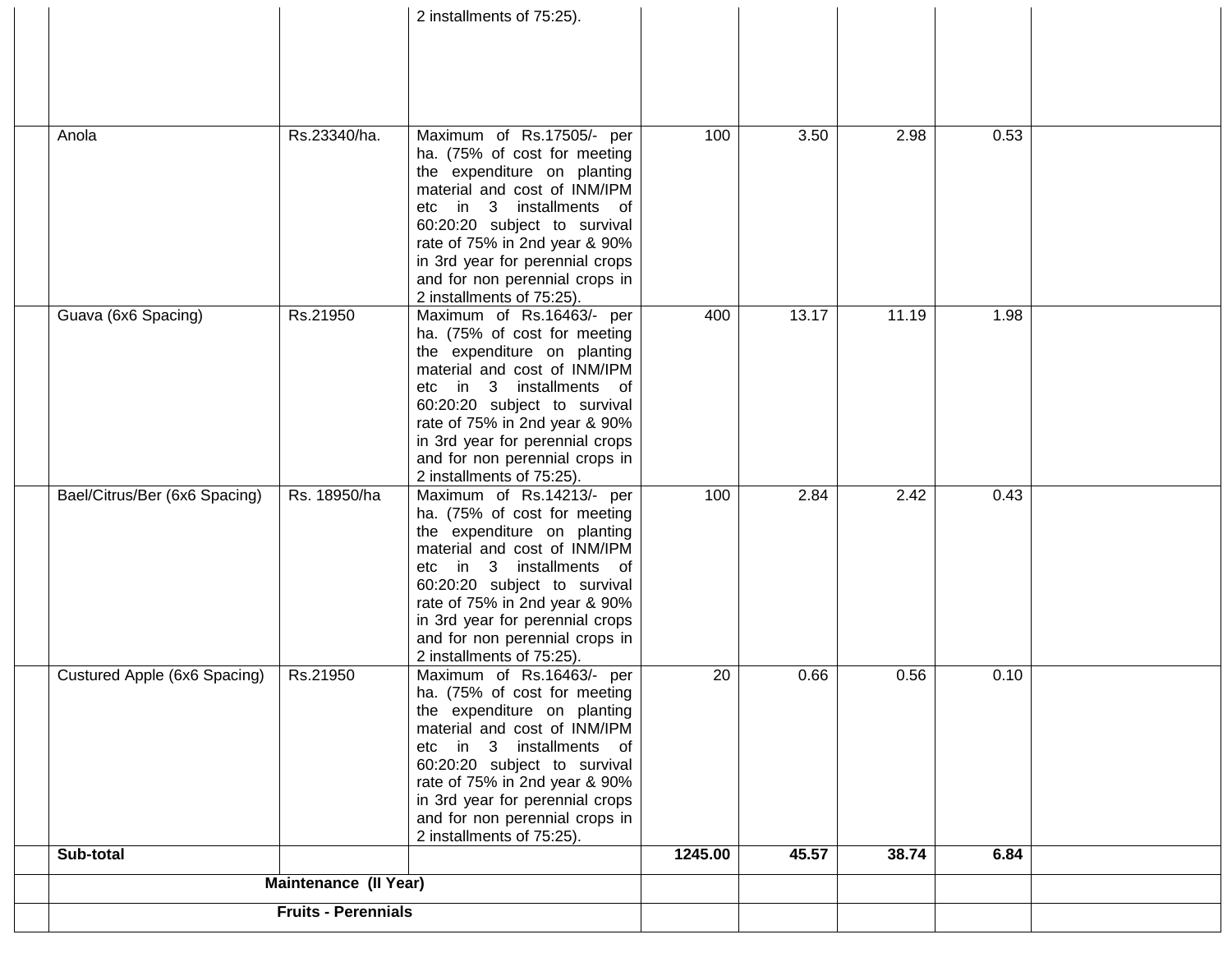| High density planting mango                  | Rs.80000/ha                      | Maximum of Rs.40000/- per<br>ha. (50% of cost for meeting<br>the expenditure on planting<br>material and cost of material<br>for INM/IPM etc.,<br>in $3$<br>60:20:20<br>installments<br>of<br>subject to survival rate of 75%<br>in 2nd year and 90% in 3rd<br>year).                                                           | 55   | 4.40   | 3.74   | 0.66  |  |
|----------------------------------------------|----------------------------------|---------------------------------------------------------------------------------------------------------------------------------------------------------------------------------------------------------------------------------------------------------------------------------------------------------------------------------|------|--------|--------|-------|--|
| High density planting guava<br>(3x3 Spacing) | Rs.62775/ha                      | Maximum of Rs.31388/- per<br>ha. (50% of cost for meeting<br>the expenditure on planting<br>material and cost of material<br>for INM/IPM etc.,<br>in $3$<br>60:20:20<br>installments<br>of<br>subject to survival rate of 75%<br>in 2nd year and 90% in 3rd<br>year).                                                           | 78   | 4.90   | 4.16   | 0.73  |  |
| Mango                                        | Rs.22,000/ha                     | Maximum of Rs.16500/- per<br>ha. (75% of cost for meeting<br>the expenditure on planting<br>material and cost of INM/IPM<br>3 installments of<br>in l<br>etc<br>60:20:20 subject to survival<br>rate of 75% in 2nd year & 90%<br>in 3rd year for perennial crops<br>and for non perennial crops in<br>2 installments of 75:25). | 1590 | 52.47  | 44.60  | 7.87  |  |
| Guava                                        | Rs.21,950/ha.                    | do                                                                                                                                                                                                                                                                                                                              | 2137 | 70.36  | 59.81  | 10.55 |  |
| Anola                                        | Rs.23,340/ha.                    | do                                                                                                                                                                                                                                                                                                                              | 585  | 20.48  | 17.41  | 3.07  |  |
| Litchi                                       | Rs.23,500/ha.                    | do                                                                                                                                                                                                                                                                                                                              | 295  | 10.40  | 8.84   | 1.56  |  |
| Bael/Citrus/Ber                              | Rs.18,950/ha                     | do                                                                                                                                                                                                                                                                                                                              | 445  | 12.65  | 10.75  | 1.90  |  |
| Sub-total                                    |                                  |                                                                                                                                                                                                                                                                                                                                 | 5185 | 175.66 | 149.31 | 26.35 |  |
|                                              | ii) Fruits - Non Perennials (ha) |                                                                                                                                                                                                                                                                                                                                 |      |        |        |       |  |
| Banana (TC) (1.8 x 1.8<br>Spacing)           | Rs.83204/ha                      | Maximum of Rs. 41602/- per<br>ha. (50 % of cost for meeting<br>the expenditure on planting<br>material and cost of material<br>for INM/IPM etc, in 2<br>installments of 75:25 subject to<br>survival rate of 90% in second<br>year).                                                                                            | 1500 | 468.02 | 397.82 | 70.20 |  |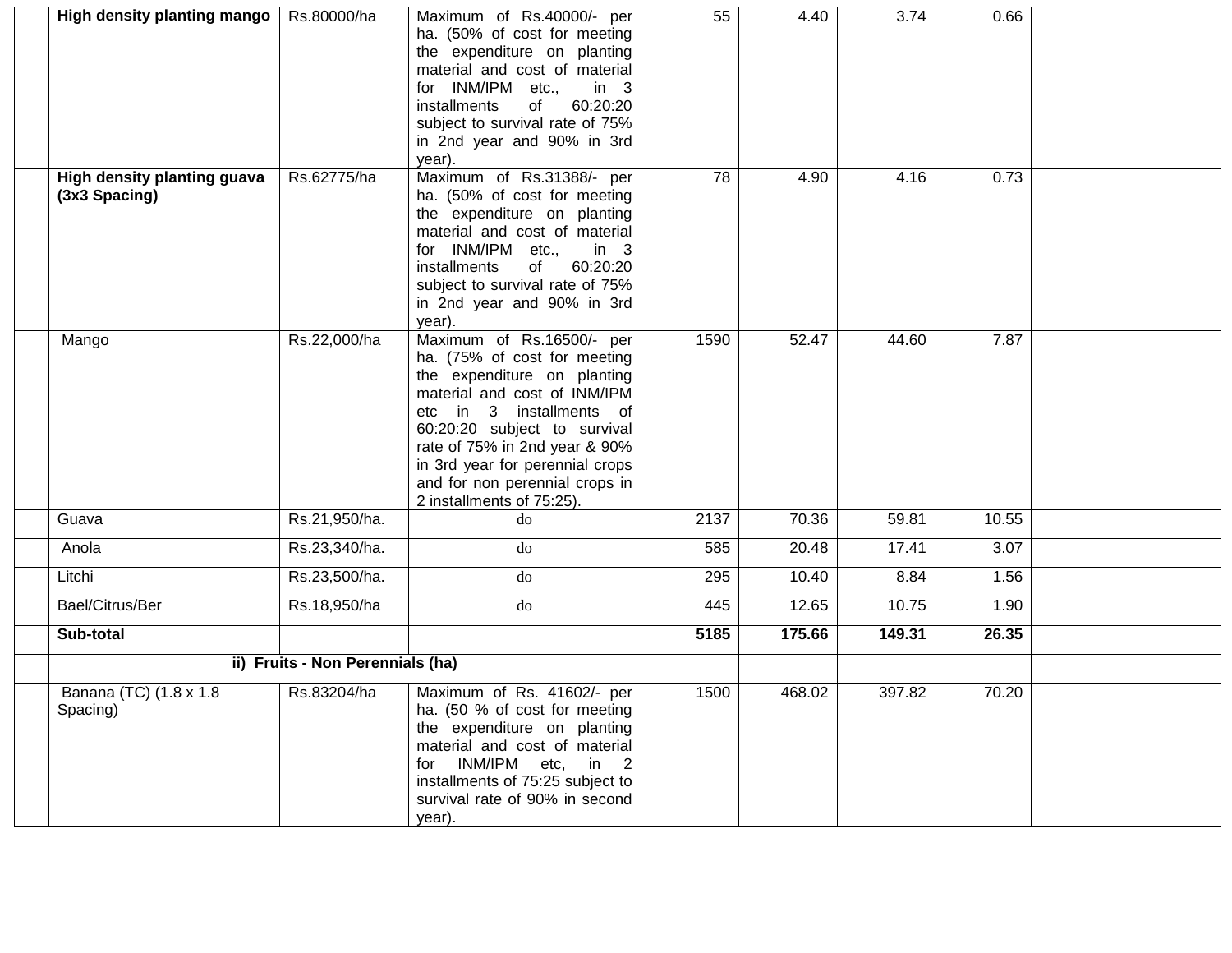|                | Papaya (1.8 x 1.8 Spacing) | Rs.40,000/ha                                    | Maximum of Rs.30,000/- per<br>ha. (75% of cost for meeting<br>the expenditure on planting<br>material and cost of INM/IPM<br>in 3 installments of<br>etc<br>60:20:20 subject to survival<br>rate of 75% in 2nd year & 90%<br>in 3rd year for perennial crops<br>and for non perennial crops in<br>2 installments of 75:25). | 100            | 22.50  | 19.13  | 3.38  |                         |
|----------------|----------------------------|-------------------------------------------------|-----------------------------------------------------------------------------------------------------------------------------------------------------------------------------------------------------------------------------------------------------------------------------------------------------------------------------|----------------|--------|--------|-------|-------------------------|
|                |                            | <b>Maintenance (II)</b>                         |                                                                                                                                                                                                                                                                                                                             |                |        |        |       |                         |
|                | Year) Banana (TC)          | $d\sigma$                                       | do                                                                                                                                                                                                                                                                                                                          | 800            | 83.20  | 70.72  | 12.48 |                         |
|                | Papaya (1.8 x 1.8 Spacing) | Rs.40,000/ha                                    | Maximum of Rs.30,000/- per<br>ha. (75% of cost for meeting<br>the expenditure on planting<br>material and cost of INM/IPM<br>in 3 installments of<br>etc<br>60:20:20 subject to survival<br>rate of 75% in 2nd year & 90%<br>in 3rd year for perennial crops<br>and for non perennial crops in<br>2 installments of 75:25). | 140            | 10.50  | 8.93   | 1.58  |                         |
|                | Sub-total                  |                                                 |                                                                                                                                                                                                                                                                                                                             | 2540           | 584.23 | 397.82 | 70.20 |                         |
| II.            |                            | <b>Mushrooms</b>                                |                                                                                                                                                                                                                                                                                                                             |                |        |        |       |                         |
|                |                            |                                                 | (A) Integrated mushroom unit for spawn, compost production and training                                                                                                                                                                                                                                                     |                |        |        |       |                         |
|                | Private sector             | Rs.50.00 lakh                                   | 100% of the cost to public<br>sector and 50% of cost for<br>private sector, for meeting the<br>expenditure on infrastructure,<br>as credit linked back ended<br>subsidy.                                                                                                                                                    | $\overline{2}$ | 37.50  | 31.88  | 5.63  | Project to be submitted |
|                |                            | (b) Spawn making unit                           |                                                                                                                                                                                                                                                                                                                             |                |        |        |       |                         |
|                | <b>Public Sector</b>       | Rs. 15 lakh/<br>unit                            | 100% of the cost to public<br>sector and in case of private<br>sector, 50% of cost, as credit<br>linked back ended subsidy.                                                                                                                                                                                                 | 1              | 3.48   | 2.96   | 0.52  | Project to be submitted |
|                |                            | (c) Compost making unit                         |                                                                                                                                                                                                                                                                                                                             |                |        |        |       |                         |
|                | <b>Public Sector</b>       | Rs. 20.00 lakh/<br>unit                         | 100% of the cost to public<br>sector and in case of private<br>sector, 50% of cost, as credit<br>linked back ended subsidy.                                                                                                                                                                                                 | 1              | 7.50   | 6.38   | 1.13  | Project to be submitted |
|                | Sub-total                  |                                                 |                                                                                                                                                                                                                                                                                                                             | 4              | 48.48  | 41.21  | 7.27  |                         |
| $\mathbf{III}$ |                            | Flowers (For a maximum of 2 ha per beneficiary) |                                                                                                                                                                                                                                                                                                                             |                |        |        |       |                         |
|                | (b) Bulbulous flowers      |                                                 |                                                                                                                                                                                                                                                                                                                             |                |        |        |       |                         |
|                |                            |                                                 |                                                                                                                                                                                                                                                                                                                             |                |        |        |       |                         |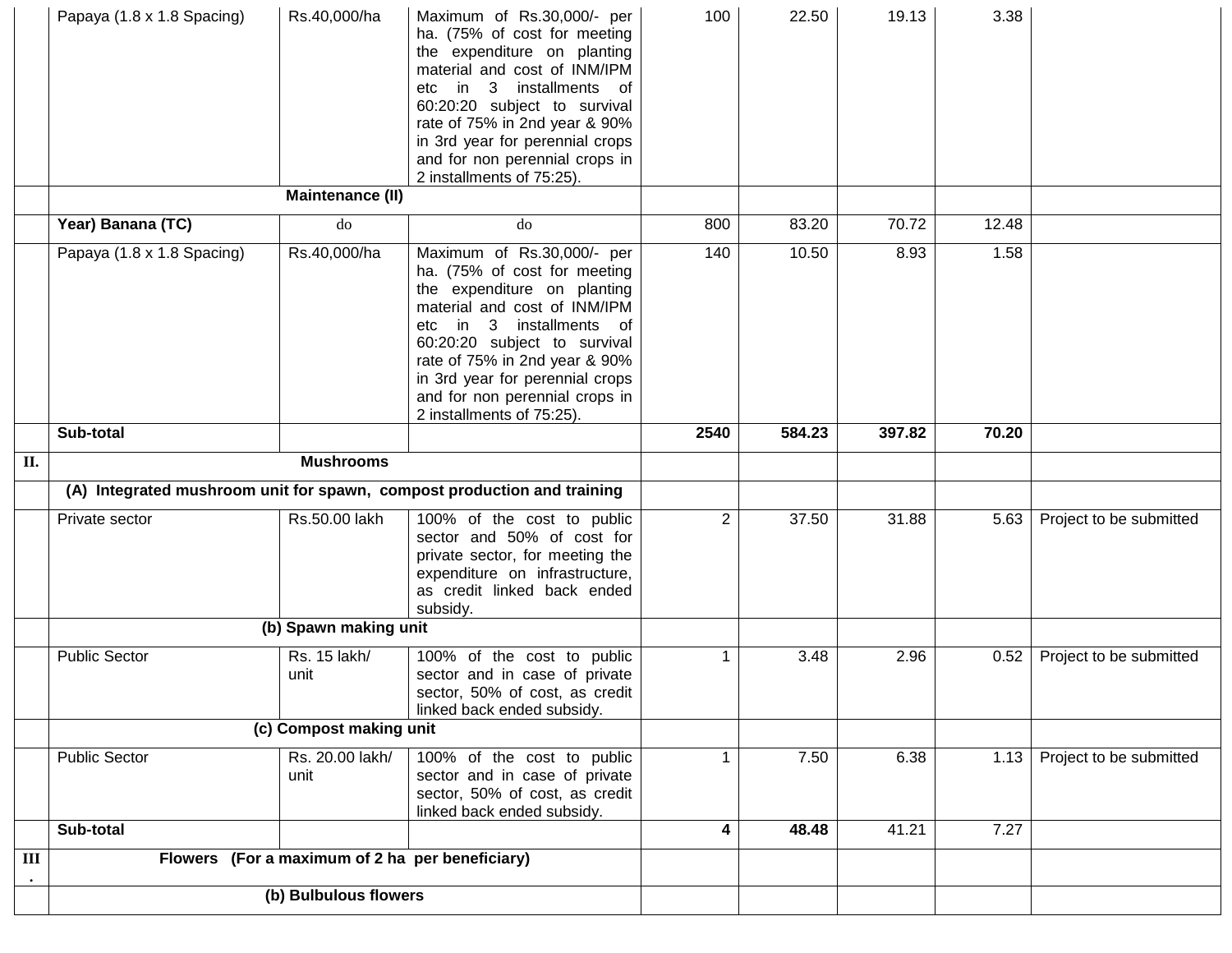|              | Small & Marginal Farmers            | Rs. 90,000/ha                            | 50% of cost @ Rs.45,000 / ha.<br>limited to 2 ha per beneficiary                                                                                                                                                 | 210   | 94.50             | 80.33  | 14.18              |                                                                                                                                                       |
|--------------|-------------------------------------|------------------------------------------|------------------------------------------------------------------------------------------------------------------------------------------------------------------------------------------------------------------|-------|-------------------|--------|--------------------|-------------------------------------------------------------------------------------------------------------------------------------------------------|
|              | Other farmers                       |                                          |                                                                                                                                                                                                                  | 100   | 29.70             | 25.25  | 4.46               |                                                                                                                                                       |
|              |                                     | (c) Loose Flowers                        |                                                                                                                                                                                                                  |       |                   |        |                    |                                                                                                                                                       |
|              | <b>Small &amp; Marginal Farmers</b> | Rs. 24,000/ha                            | 50% of cost @ Rs.12,000 / ha.<br>limited to 2 ha per beneficiary                                                                                                                                                 | 200   | 24.00             | 20.40  | 3.60               |                                                                                                                                                       |
|              | Other farmers                       |                                          |                                                                                                                                                                                                                  | 100   | $\overline{7}.92$ | 6.73   | 1.19               |                                                                                                                                                       |
|              | Sub-total                           |                                          |                                                                                                                                                                                                                  | 610   | 156.12            | 132.70 | $\overline{2}3.42$ |                                                                                                                                                       |
| IV           |                                     |                                          | Spices (For a maximum area of 4 ha per beneficiary)                                                                                                                                                              |       |                   |        |                    |                                                                                                                                                       |
|              | <b>Seed spices</b>                  |                                          |                                                                                                                                                                                                                  |       |                   |        |                    |                                                                                                                                                       |
|              | Chili                               | Rs. 25,000 / ha                          | Maximum of Rs. 12,500/- per ha.<br>(50% of cost for meeting the<br>expenditure on planting material<br>and cost of material for INM/IPM<br>etc).                                                                 | 500   | 62.50             | 53.13  | 9.38               | Only certified Planting<br>material to be used. TL<br>material to be used only<br>from Public sector<br>agencies like ICAR /<br>SAUs, Govt. farm etc. |
|              | <b>Rhizomatic Spices.</b>           |                                          |                                                                                                                                                                                                                  |       |                   |        |                    |                                                                                                                                                       |
|              | Garlic                              | do                                       | do                                                                                                                                                                                                               | 500   | 62.50             | 53.13  | 9.38               | do                                                                                                                                                    |
|              | Ginger                              | do                                       | do                                                                                                                                                                                                               | 50    | 6.25              | 5.31   | 0.94               | do                                                                                                                                                    |
|              | Turmeric                            | do                                       | do                                                                                                                                                                                                               | 100   | 12.50             | 10.63  | 1.88               | do                                                                                                                                                    |
|              | Sub-total                           |                                          |                                                                                                                                                                                                                  | 1150  | 143.75            | 122.19 | 21.56              |                                                                                                                                                       |
| $\mathbf{3}$ |                                     | management.                              | Rejuvenation/replacement of senile plantation including Canopy                                                                                                                                                   |       |                   |        |                    |                                                                                                                                                       |
|              | Guava                               | Rs.30,000/ha                             | 50% of the total cost subject to<br>a maximum of Rs. 15,000/ha<br>to a limited of 2 ha per<br>beneficiary. Actual cost to be<br>claimed based on the nature<br>and requirement of the crop to<br>be rejuvenated. | 400   | 60.00             | 51.00  | 9.00               | To be implemented as<br>per guidelines circulated                                                                                                     |
|              | Guava                               | do                                       | do                                                                                                                                                                                                               | 400   | 60.00             | 51.00  | 9.00               | do                                                                                                                                                    |
|              | Anola                               | do                                       | do                                                                                                                                                                                                               | 50    | 7.50              | 6.38   | 1.13               | do                                                                                                                                                    |
|              | Sub-total                           |                                          |                                                                                                                                                                                                                  | 850   | 127.50            | 108.38 | 19.13              |                                                                                                                                                       |
| 5            |                                     | Protected cultivation (area in hectares) |                                                                                                                                                                                                                  |       |                   |        |                    |                                                                                                                                                       |
|              | 1. Green House structure            |                                          |                                                                                                                                                                                                                  |       |                   |        |                    |                                                                                                                                                       |
|              | (b) Naturally ventilated system     |                                          |                                                                                                                                                                                                                  |       |                   |        |                    |                                                                                                                                                       |
|              | Tubular structure                   | Rs. 935/ Sq.m                            | 50% of the cost limited to 4000<br>Sq.m per beneficiary.                                                                                                                                                         | 10.20 | 476.85            | 405.32 | 71.53              |                                                                                                                                                       |
|              |                                     | 2. Plastic Mulching                      |                                                                                                                                                                                                                  |       |                   |        |                    |                                                                                                                                                       |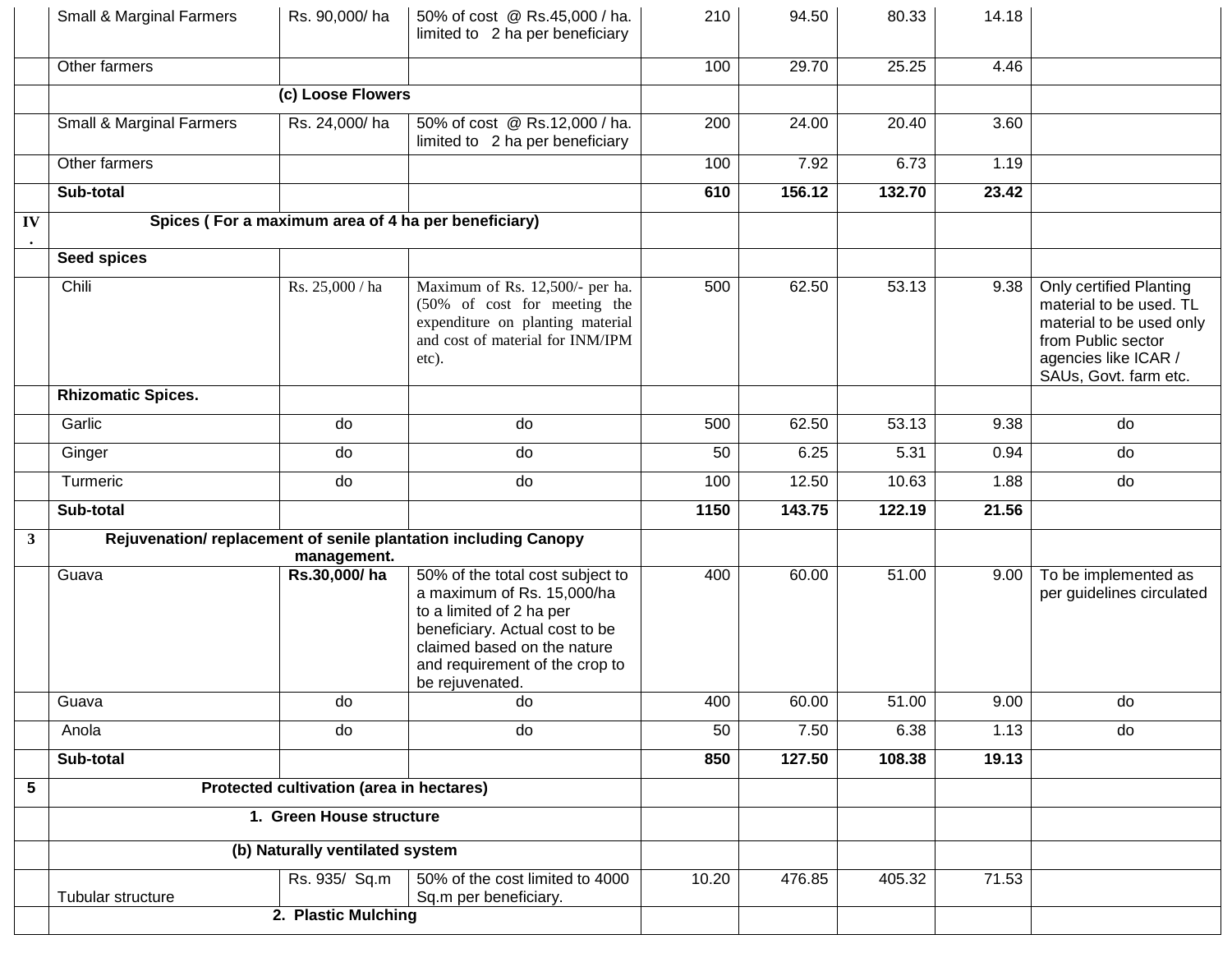|                | <b>Plastic Mulching</b>                                                      | Rs. 20,000/ha                                      | 50% of the total cost limited to<br>2 ha per beneficiary.                                                                                        | 200         | 20.00  | 17.00  | 3.00   |                                                                                                                                           |
|----------------|------------------------------------------------------------------------------|----------------------------------------------------|--------------------------------------------------------------------------------------------------------------------------------------------------|-------------|--------|--------|--------|-------------------------------------------------------------------------------------------------------------------------------------------|
|                |                                                                              | 3. Shade Net House                                 |                                                                                                                                                  |             |        |        |        |                                                                                                                                           |
|                | Tubular structure                                                            | Rs. 600/ Sq.m                                      | 50% of cost limited to 4000<br>Sq.m per beneficiary.                                                                                             | 3.40        | 102.00 | 86.70  | 15.30  |                                                                                                                                           |
|                | Cost of planting material of<br>high value vegetables grown in<br>poly house | Rs.105/Sq.m                                        | 50% of cost limited to 4000<br>Sq.m per beneficiary.                                                                                             | 2.50        | 13.13  | 11.16  | 1.97   |                                                                                                                                           |
|                | Cost of planting material of<br>flowers for poly house                       | Rs.500/ Sq.m                                       | 50% of cost limited to 4000<br>Sq.m per beneficiary.                                                                                             | 4.30        | 107.50 | 91.38  | 16.13  |                                                                                                                                           |
|                | Sub-total                                                                    |                                                    |                                                                                                                                                  | 220.40      | 719.48 | 611.55 | 107.92 |                                                                                                                                           |
| 6              |                                                                              | <b>Management (IPM)</b>                            | Promotion of Integrated Nutrient Management(INM)/ Integrated Pest                                                                                |             |        |        |        |                                                                                                                                           |
|                | (ii) Promotion of IPM/INM                                                    | Rs. 2000/ha                                        | 50% of cost subject to a<br>maximum of Rs 1000/ha<br>limited to 4.00 ha/ beneficiary.                                                            | 1000        | 10.00  | 8.50   | 1.50   | To be need based and<br>taken up after identifying<br>problem of pest /<br>disease and nutrient<br>deficiency.                            |
|                | Bio control lab<br>(Private Sector)                                          | Rs.80 lakhs/<br>unit                               | Rs. 80 lakh/unit for Public<br>Sector and Rs.40.00 lakh as<br>credit linked back ended<br>subsidy to Private Sector.                             |             | 40.00  | 34.00  | 6.00   | Project to be submitted                                                                                                                   |
|                | <b>Plant Health Clinic</b>                                                   |                                                    |                                                                                                                                                  |             |        |        |        |                                                                                                                                           |
|                | (v) Plant Health Clinic<br>(Public Sector)                                   | Rs. 20 lakhs/<br>unit                              | Rs. 20 lakh/unit for Public<br>Sector and Rs.10.00 lakh as<br>credit linked back ended<br>subsidy to Private Sector.                             | 1           | 20.00  | 17.00  | 3.00   | Minutes of SLEC<br>meeting to be submitted<br>along with details of<br>beneficiaries, location,<br>etc to facilitate release<br>of funds. |
|                | Leaf /Tissue analysis lab<br>(Private Sector)                                | Rs. 20 lakh/<br>unit                               | Rs. 20 lakh/unit for Public<br>Sector and Rs.10.00 lakh as<br>credit linked back ended<br>subsidy to Private Sector.                             | $\mathbf 1$ | 10.00  | 8.50   | 1.50   | do                                                                                                                                        |
|                | Sub-total                                                                    |                                                    |                                                                                                                                                  | 1003        | 80.00  | 59.50  | 10.50  |                                                                                                                                           |
| $\overline{7}$ |                                                                              | <b>Organic Farming</b>                             |                                                                                                                                                  |             |        |        |        |                                                                                                                                           |
|                | (iii) Vermi compost Units /organic input production unit                     |                                                    |                                                                                                                                                  |             |        |        |        |                                                                                                                                           |
|                | Permanent structure                                                          | Rs. 60,000/ unit<br>for permanent<br>structure and | 50% of cost conforming to the<br>size of the unit of 30'x8'x2.5'<br>dimension of permanent<br>structure to be administered on<br>pro-rata basis. | 40          | 12.00  | 10.20  | 1.80   |                                                                                                                                           |
|                | HDPE Vermibed to the size of<br>96 cft                                       | Rs. 10,000 / unit<br>for HDPE<br>Vermibed          | HDPE Vermibed, 50% of cost<br>conforming to the size of 96 cft<br>(12'x4'x2')to be administered<br>on pro-rata basis.                            | 300         | 15.00  | 12.75  | 2.25   | Designs para meter of<br>HDPE beds will<br>conformer to BIS<br>standards (IS<br>15907:2010)                                               |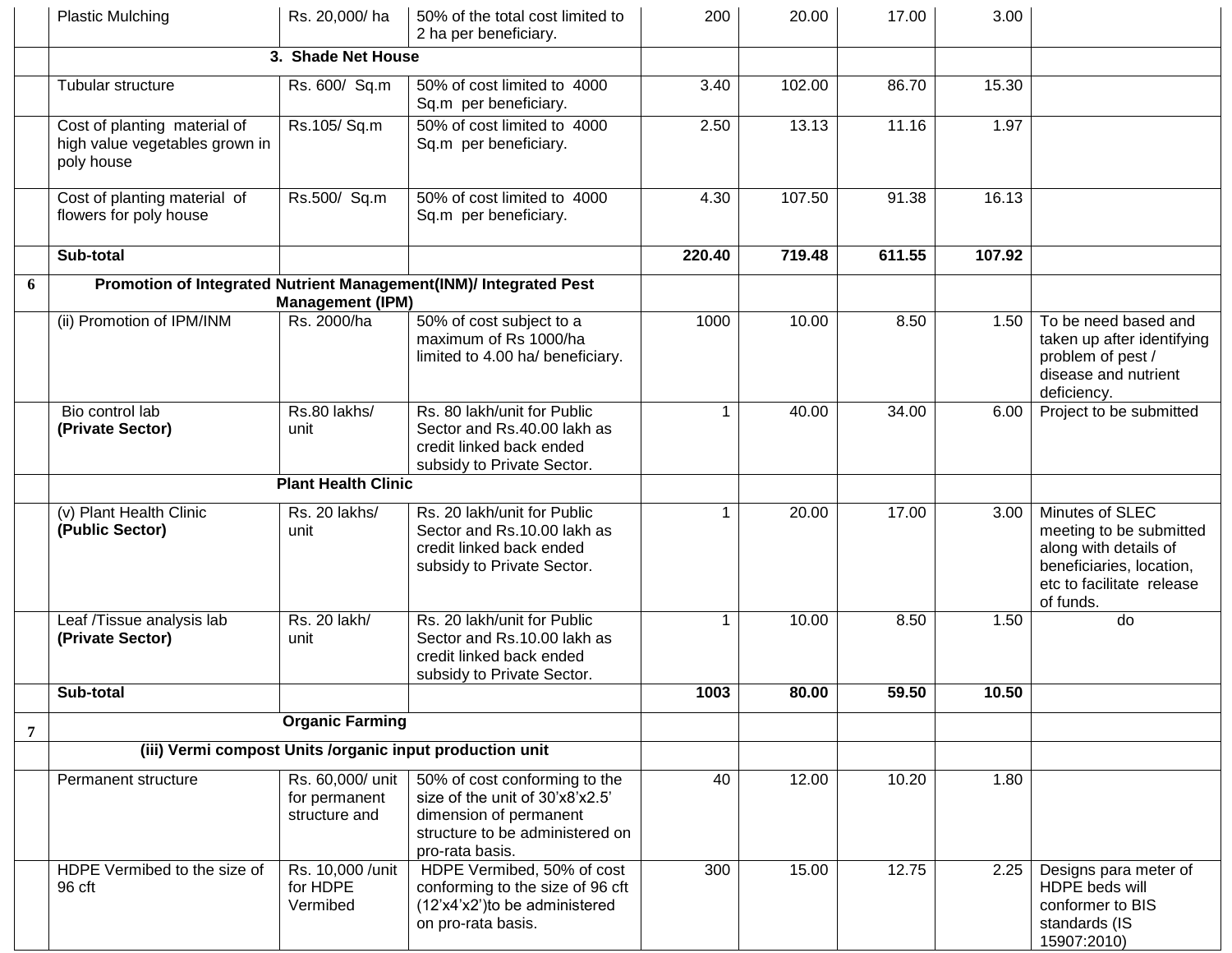|   | Sub-total                                                                                                           |                                                       |                                                                                          | 340.00  | 27.00  | 22.95  | 4.05   |                                           |
|---|---------------------------------------------------------------------------------------------------------------------|-------------------------------------------------------|------------------------------------------------------------------------------------------|---------|--------|--------|--------|-------------------------------------------|
|   |                                                                                                                     | Pollination support through beekeeping                |                                                                                          |         |        |        |        |                                           |
|   |                                                                                                                     |                                                       |                                                                                          |         |        |        |        |                                           |
|   | (c) Honey bee colony                                                                                                | Rs. 1400/<br>colony of 4<br>frames                    | 50% of cost limited to 50<br>colonies / beneficiary.                                     | 4000    | 28.00  | 23.80  | 4.20   |                                           |
|   | (d) Hives                                                                                                           | Rs. 1600/hive                                         | 50% of cost limited to 50<br>colonies / beneficiary.                                     | 4000    | 32.00  | 27.20  | 4.80   |                                           |
|   | (e) Equipment including<br>honey extractor (4 frame), food<br>grade container (30 kg), net,<br>etc.                 | Rs. 14,000/set                                        | 50% of the cost limited to one<br>set per beneficiary.                                   | 80      | 5.60   | 4.76   | 0.84   |                                           |
|   | Sub-total                                                                                                           |                                                       |                                                                                          | 8080.00 | 65.60  | 55.76  | 9.84   |                                           |
| 8 |                                                                                                                     | <b>Horticulture Mechanization</b>                     |                                                                                          |         |        |        |        |                                           |
|   | Power operated<br>machines/tools including<br>Power Saw and Plant<br>Protection equipments etc.                     | Rs.35,000/- per<br>set                                | 50% of cost limited to one set<br>per beneficiary.                                       | 100     | 17.500 | 14.88  | 2.63   | List of Beneficiaries to<br>be furnished. |
|   | <b>Power Machines</b><br>(upto 20<br>BHP) with rotavator /<br>equipment                                             | Rs.1,20,000/-<br>per set                              | 50% of cost limited to one set<br>per beneficiary.                                       | 100     | 60.00  | 51.00  | 9.00   | List of Beneficiaries to<br>be furnished. |
|   | Power machines (20 HP &<br>above including accessories /<br>equipments)                                             | Rs. 3,00,000/-<br>per set                             | 50% of cost limited to one set<br>per beneficiary.                                       | 400     | 600.00 | 510.00 | 90.00  | List of Beneficiaries to<br>be furnished. |
|   | Sub-total                                                                                                           |                                                       |                                                                                          | 600.00  | 677.50 | 575.88 | 101.63 |                                           |
|   | <b>Technology Dissemination</b><br>through demonstration/<br><b>Front Line Demonstration</b><br>(FLD) Public Sector | Rs. 25.00 lakh                                        | 75 % of cost in farmers field<br>and 100% of cost in farms<br>belonging to Public Sector | 8       | 200.00 | 170.00 | 30.00  | Project to be submitted                   |
|   |                                                                                                                     | Human Resource Development (HRD)                      |                                                                                          |         |        |        |        |                                           |
|   | <b>Training of farmers</b>                                                                                          |                                                       |                                                                                          |         |        |        |        |                                           |
|   | Within the District (two days)                                                                                      | Rs.400/day per<br>farmer<br>excluding<br>transport    | 100% of the cost.                                                                        | 4000    | 32.00  | 27.20  | 4.80   |                                           |
|   | Within the State (6 days)                                                                                           | Rs. 750/day per<br>farmer<br>excluding<br>transport   | 100% of the cost.                                                                        | 2000    | 90.00  | 76.50  | 13.50  |                                           |
|   | Outside the State                                                                                                   | Rs. 1000/ day<br>per farmer<br>excluding<br>transport | 100% of the cost.                                                                        | 100     | 7.00   | 5.95   | 1.05   |                                           |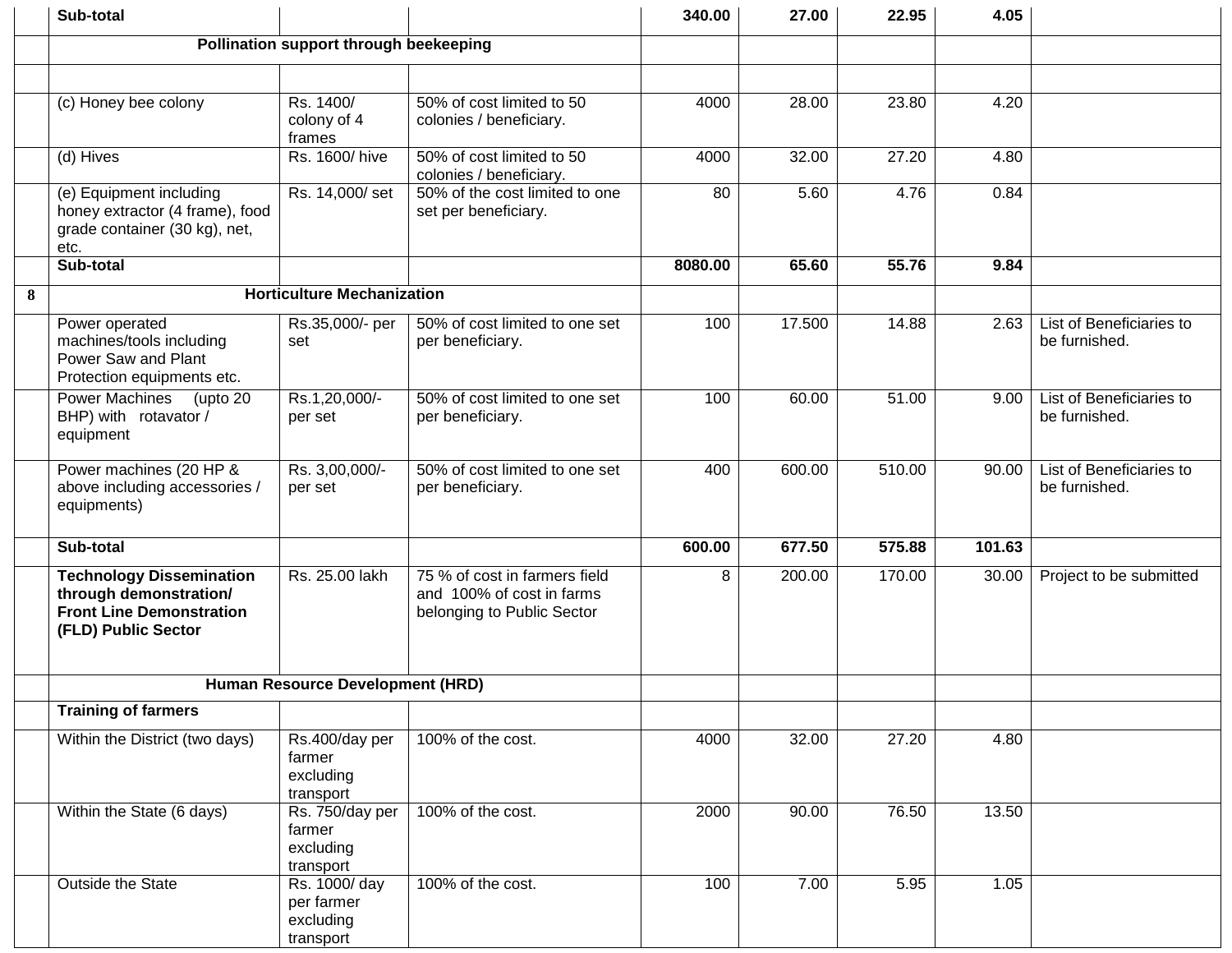|                  |                                                                                 | <b>Exposure visit of farmers</b>                                 |                                                                                                                                                                                                                                                                                                                                 |                |         |        |        |                                                                                                                                           |
|------------------|---------------------------------------------------------------------------------|------------------------------------------------------------------|---------------------------------------------------------------------------------------------------------------------------------------------------------------------------------------------------------------------------------------------------------------------------------------------------------------------------------|----------------|---------|--------|--------|-------------------------------------------------------------------------------------------------------------------------------------------|
|                  | Within the State                                                                | Rs. 300/day per<br>farmer<br>excluding<br>transport              | 100% of the cost.                                                                                                                                                                                                                                                                                                               | 1000           | 9.00    | 7.65   | 1.35   |                                                                                                                                           |
|                  | Outside the State                                                               | Rs. 600/day per<br>farmer<br>excluding<br>transport              | 100% of the cost.                                                                                                                                                                                                                                                                                                               | 1000           | 42.00   | 35.70  | 6.30   |                                                                                                                                           |
|                  |                                                                                 |                                                                  | Training / study tour of technical staff/ field functionaries                                                                                                                                                                                                                                                                   |                |         |        |        |                                                                                                                                           |
|                  | Study tour to progressive<br>States/ units (group of<br>minimum 5 participants) | Rs.650.00/day<br>per participant<br>plus TA/DA, as<br>admissible | 100% of the cost.                                                                                                                                                                                                                                                                                                               | 96             | 4.37    | 3.71   | 0.66   |                                                                                                                                           |
|                  | Sub-total                                                                       |                                                                  |                                                                                                                                                                                                                                                                                                                                 | 8196           | 184.37  | 156.71 | 27.66  |                                                                                                                                           |
| $\mathbf C$<br>9 |                                                                                 | <b>INTEGRATED POST HARVEST MANAGEMENT</b>                        |                                                                                                                                                                                                                                                                                                                                 |                |         |        | 0.00   |                                                                                                                                           |
|                  | Pack house / On farm<br>collection & storage unit                               | Rs. 3.00 Lakh/<br>per unit with<br>size of 9Mx6M                 | 50% of the capital cost.                                                                                                                                                                                                                                                                                                        | 42             | 63.00   | 53.55  | 9.45   | Minutes of SLEC<br>meeting to be submitted<br>along with details of<br>beneficiaries, location,<br>etc to facilitate release of<br>funds. |
|                  | Pre-cooling unit<br>project in general areas                                    | Rs.15.00 lakh<br>for 6 MT<br>capacity                            | Credit linked back-ended<br>subsidy @ 40% of the cost of<br>project in general areas and<br>55% in case Hilly & Scheduled<br>areas for individual<br>entrepreneurs.                                                                                                                                                             | $\mathbf 1$    | 6.00    | 5.10   | 0.90   | Project to be submitted                                                                                                                   |
|                  | Mobile pre cooling unit project<br>in general areas                             | Rs. 24.00<br>lakh/unit for 5<br>MT capacity                      | Credit linked back-ended<br>subsidy @40% of the cost of<br>project in General areas for<br>5MT capacity.                                                                                                                                                                                                                        | $\mathbf 1$    | 9.60    | 8.16   | 1.44   | Project to be submitted                                                                                                                   |
|                  | Cold storage units<br>project in general areas                                  | Rs. 6000/MT<br>for 5000 MT<br>capacity                           | Credit linked back-ended<br>subsidy @ 40% of the capital<br>cost of project in general areas<br>and 55% in case of Hilly &<br>Scheduled areas in respect of<br>only those units which adopt<br>new technologies and include<br>insulation, humidity control and<br>fin coil cooling system with<br>provision of multi chambers. | 9              | 1026.96 | 872.92 | 154.04 | Project to be submitted                                                                                                                   |
|                  | C.A/M.A. Storage units                                                          | Rs. 32,000/MT<br>for 5000 MT<br>capacity                         | Credit linked back-ended<br>subsidy @40% of the cost of<br>project in General areas.                                                                                                                                                                                                                                            | 2 <sup>1</sup> | 128.00  | 108.80 | 19.20  | Project to be submitted                                                                                                                   |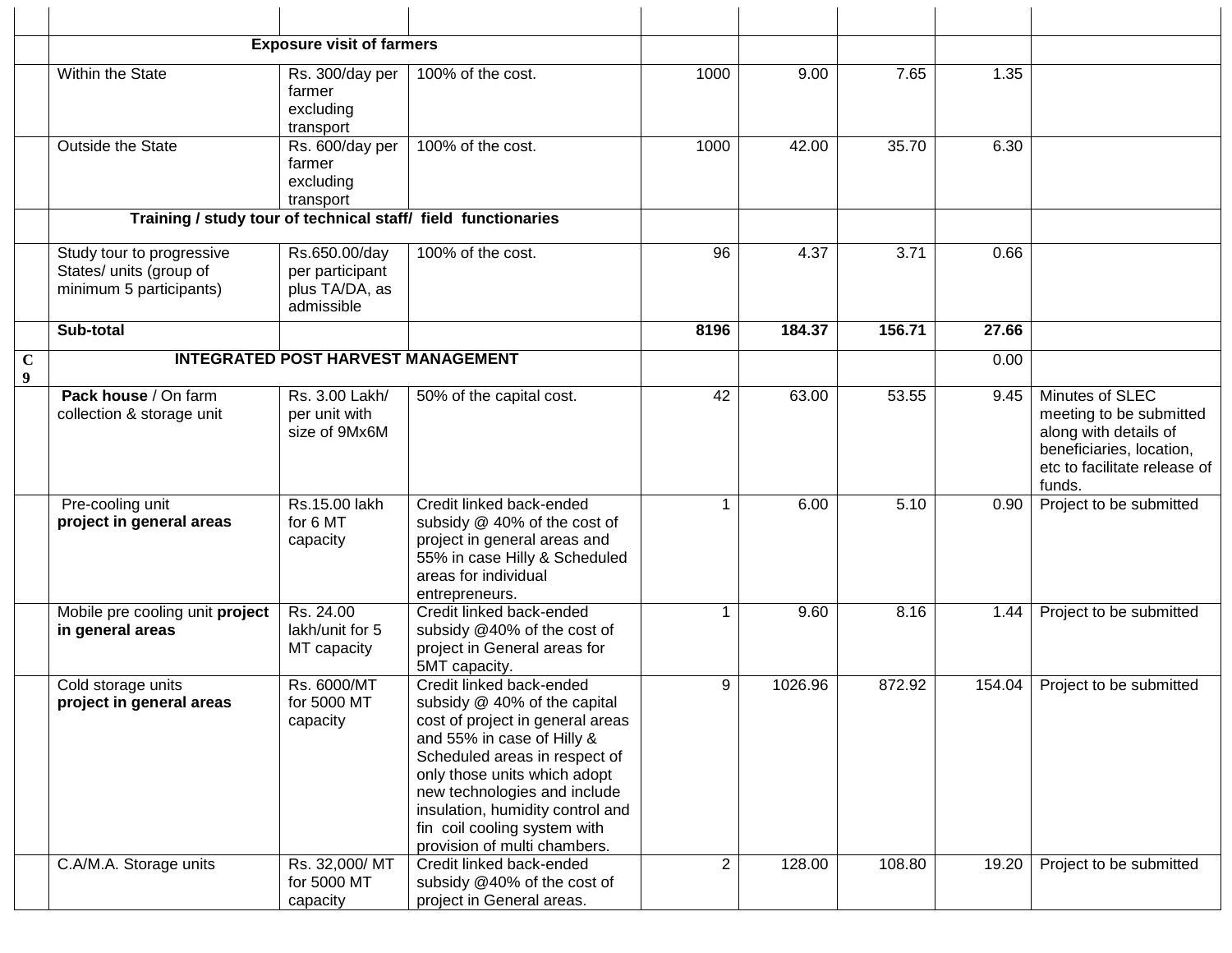|                 | Refer vans/ containers<br>project in general areas                                                                                                                         | Rs. 24.00 lakh/<br>unit for 6 MT<br>capacity                                                                                                          | Credit linked back-ended<br>subsidy @40% of the cost of<br>project in General areas.                                                                                            | $\overline{2}$ | 19.20   | 16.32   | 2.88   | Project to be submitted                                                                                                                   |
|-----------------|----------------------------------------------------------------------------------------------------------------------------------------------------------------------------|-------------------------------------------------------------------------------------------------------------------------------------------------------|---------------------------------------------------------------------------------------------------------------------------------------------------------------------------------|----------------|---------|---------|--------|-------------------------------------------------------------------------------------------------------------------------------------------|
|                 | <b>Primary/ Mobile / Minimal</b><br>processing unit                                                                                                                        | Rs. 24.00<br>lakh/unit.                                                                                                                               | -do-                                                                                                                                                                            | 3              | 27.15   | 23.08   | 4.07   | Project to be submitted                                                                                                                   |
|                 | Ripening chamber<br>project in general areas                                                                                                                               | Rs. 6000/MT for<br>5000 MT<br>capacity                                                                                                                | -do-                                                                                                                                                                            | 3              | 399.24  | 339.35  | 59.89  | Project to be submitted                                                                                                                   |
|                 |                                                                                                                                                                            | 7. Preservation unit (low cost)                                                                                                                       |                                                                                                                                                                                 |                |         |         |        |                                                                                                                                           |
|                 | Preservation new unit                                                                                                                                                      | Rs.2.00 lakh<br>/unit for new<br>unit.                                                                                                                | 50% of the total cost.                                                                                                                                                          | 37             | 37.00   | 31.45   | 5.55   | Minutes of SLEC<br>meeting to be submitted<br>along with details of<br>beneficiaries, location,<br>etc to facilitate release<br>of funds. |
|                 | up-gradation of old unit                                                                                                                                                   | Rs.1.00 lakh<br>/unit for up-<br>gradation                                                                                                            | 50% of the total cost.                                                                                                                                                          | 18             | 9.00    | 7.65    | 1.35   | -do-                                                                                                                                      |
|                 | Low cost onion storage<br>structure (25 MT)                                                                                                                                | Rs.1.00 lakh<br>per unit                                                                                                                              | 50% of the total cost.                                                                                                                                                          | 72             | 36.00   | 30.60   | 5.40   | $-do-$                                                                                                                                    |
|                 | Sub-total                                                                                                                                                                  |                                                                                                                                                       |                                                                                                                                                                                 | 190            | 1761.15 | 1496.98 | 264.17 |                                                                                                                                           |
| D.<br><b>10</b> |                                                                                                                                                                            | HORTICULTURAL PRODUCE                                                                                                                                 | ESTABLISHMENT OF MARKETING INFRASTRUCTURE FOR                                                                                                                                   |                |         |         |        |                                                                                                                                           |
|                 |                                                                                                                                                                            |                                                                                                                                                       | Retail Markets/ outlets (environmentally controlled)                                                                                                                            |                |         |         |        |                                                                                                                                           |
|                 | Functional Infrastructure: for<br>collection, sorting/ grading,<br>packing units etc Credit linked<br>back-ended project in<br>general areas                               | Rs.15.00<br>lakh/unit                                                                                                                                 | Credit linked back-ended<br>subsidy @ 40% of the capital<br>cost of project in general areas<br>and 55 % in case of Hilly &<br>Scheduled areas for individual<br>entrepreneurs. |                | 6.00    | 5.10    | 0.90   | Project to be submitted                                                                                                                   |
|                 | Sub-total                                                                                                                                                                  |                                                                                                                                                       |                                                                                                                                                                                 | 1.0            | 6.00    | 5.10    | 0.90   |                                                                                                                                           |
| F.<br>11        |                                                                                                                                                                            | <b>Mission Management</b>                                                                                                                             |                                                                                                                                                                                 |                |         |         |        |                                                                                                                                           |
|                 | <b>State Level</b>                                                                                                                                                         |                                                                                                                                                       |                                                                                                                                                                                 |                |         |         |        |                                                                                                                                           |
|                 | <b>State &amp; Districts Mission</b><br>Offices and implementing<br>agencies for administrative<br>expenses, project, preparation,<br>computerization, contingency<br>etc. | 5% of total<br>annual<br>expenditure on<br>the basis of<br>appraised<br>needs to State<br>Horticulture<br>Mission (SHM) /<br>implementing<br>Agencies | 100%assistance.                                                                                                                                                                 |                | 328.61  | 279.32  | 49.29  | Fund to be utilized @<br>5% of actual<br>Expenditure incurred by<br>the SHM.                                                              |